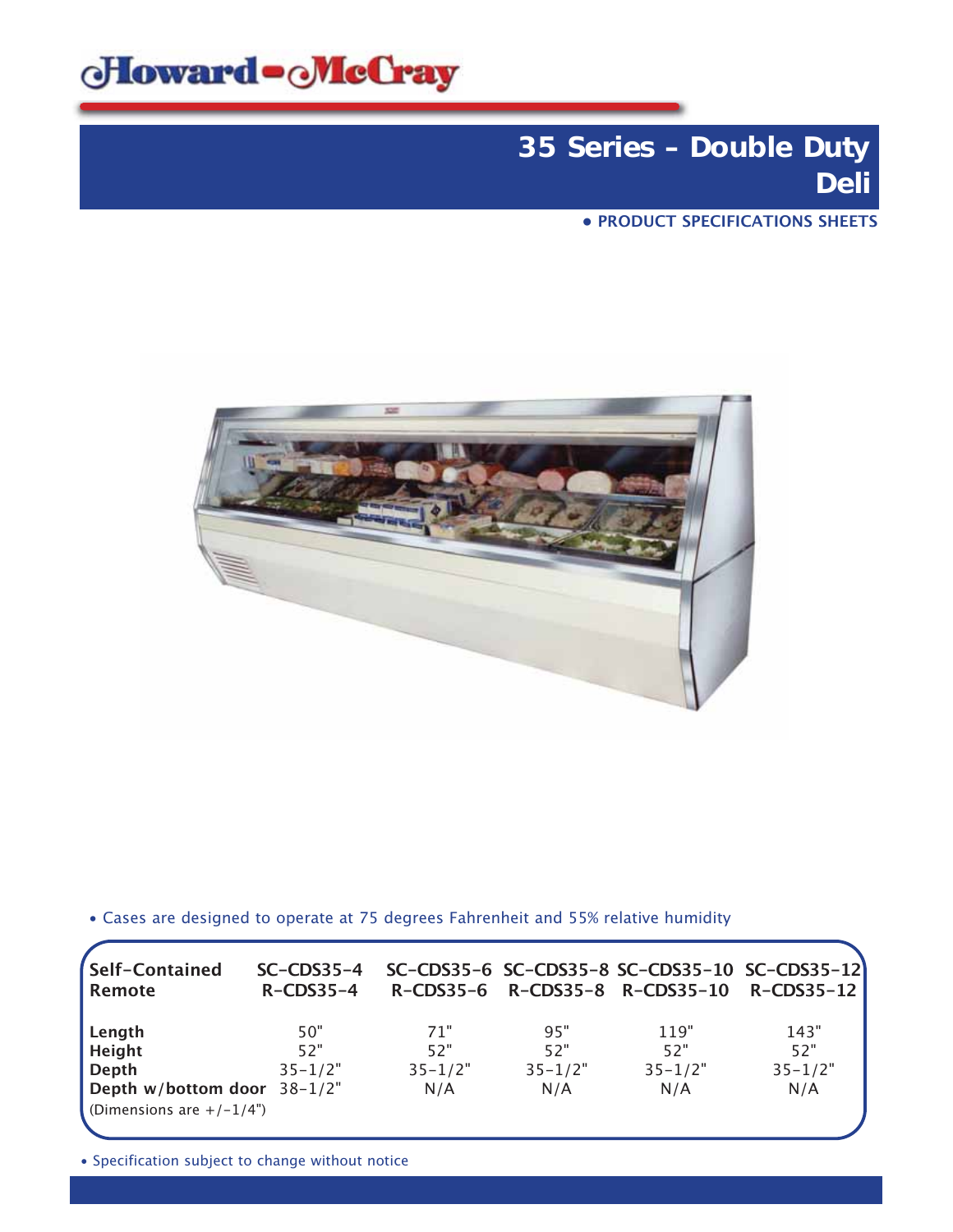**35 Series – Double Duty Deli**

## **Standard Specifications and Optional Features**

| <b>CONSTRUCTION</b><br>UL Classified to ANSI/NSF 7<br>Foamed in place CFC free foam<br>Triple pane insulated front glass-26"H<br>Heavy gauge steel super structure<br>Bottom storage<br>Drain is included for cleaning      | <b>FINISHES</b><br>Satin finish extrusion on doors and door tracks<br>Designer white exterior front and ends<br>Stainless steel mirror trim<br>Stainless steel heavy gauge top - 17" W<br>Designer white exterior rear                                                                                                                                              |
|-----------------------------------------------------------------------------------------------------------------------------------------------------------------------------------------------------------------------------|---------------------------------------------------------------------------------------------------------------------------------------------------------------------------------------------------------------------------------------------------------------------------------------------------------------------------------------------------------------------|
| <b>INTERIOR</b><br>Designer white interior ends<br>White aluminum floor (bottom storage area)<br>Air insulated baffle (prevents moisture from<br>dripping into display area)<br>Stainless steel heavy gauge mezzanine shelf | <b>REFRIGERATION</b><br>Copevap system (eliminates need for condensate pan)<br>R134a expansion valve system<br>Gravity coil located at inside top of unit and<br>bottom storage area<br>Self contained system<br>Automatic defrost controlled by time clock-(self<br>contained units only)<br>Pressure control maintains constant temperatures<br>Remotes available |
| <b>EXTERIOR</b><br>Double pane rear removable doors<br>Newly designed rear compression door jamb<br>Removable front grille allows for cleaning<br>Removable rear grille for easy servicing                                  | <b>LIGHTING</b><br>2 Rows of T12 lighting at top of unit                                                                                                                                                                                                                                                                                                            |
| <b>ELECTRICAL REQUIREMENTS</b><br>115V/60Hz/1Ph<br>Unit must be hard wired<br>UL/CUL listed<br>115V-12AMP general purpose receptacle (wired<br>separately)                                                                  | <b>Important Note: All refrigerated cases are</b><br>designed to operate in an environment of<br>75 degrees and 55% relative humidity.<br><b>Important Note: Product must be cooled</b><br>before being displayed within the case.                                                                                                                                  |

### OPTIONAL FEATURES

| Scale stand                           | Front bumpers 1" or 3"                     |
|---------------------------------------|--------------------------------------------|
| Paper cutter                          | Door locks                                 |
| Paint, laminate or stainless steel    | Digital thermometer                        |
| Mirrored doors                        | Pass thru front doors 4, 6 and 8 foot only |
| Extra stainless steel mezzanine shelf |                                            |
| Drop work shelf                       |                                            |

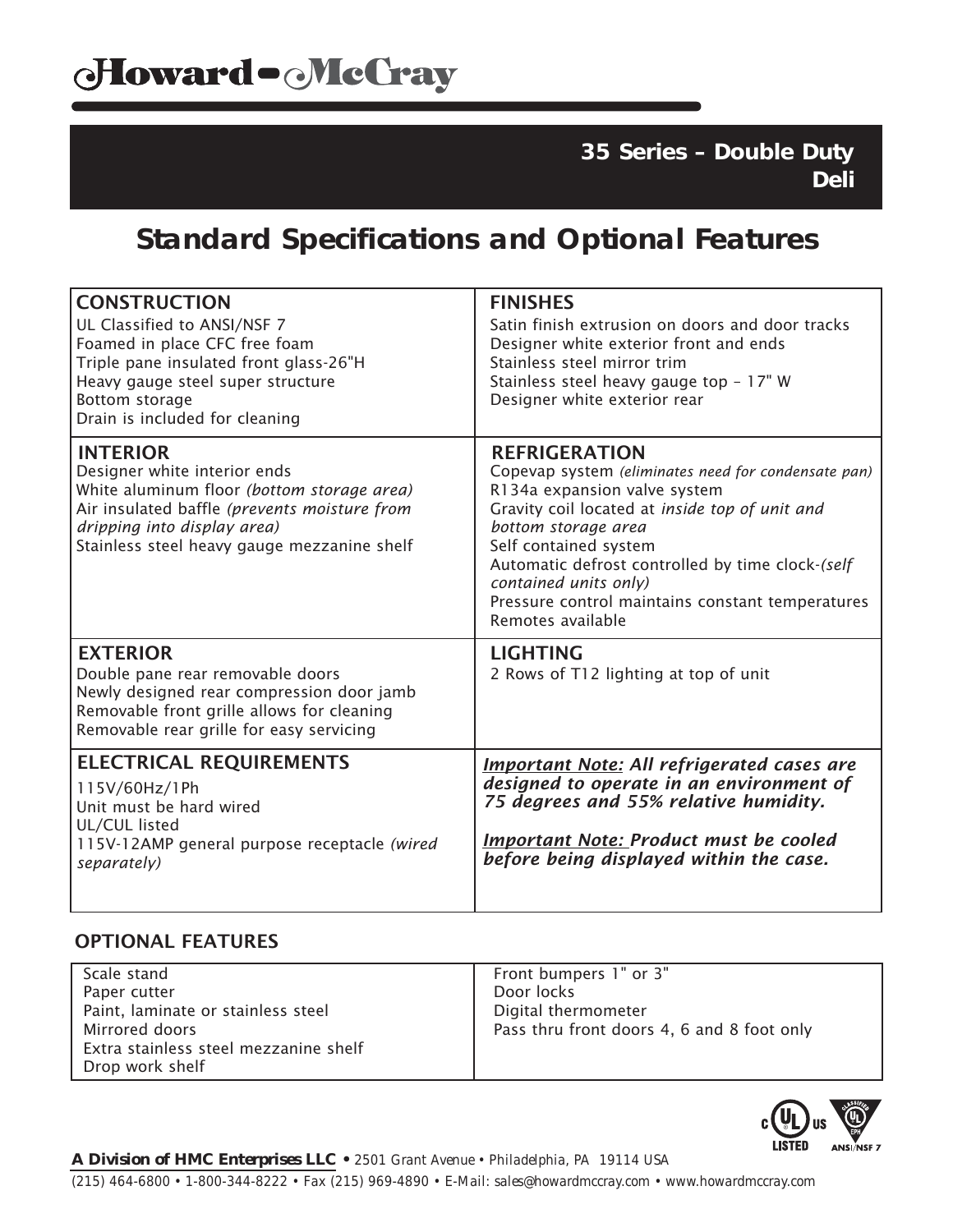### **35 Series – Double Duty Deli**

### **Technical Data**

| <b>Model</b>                                                                                                                                                                                                                                                                        | <b>Self contained</b>                                                                                      | SC-CDS35-4                                                                                                                                                       | <b>SC-CDS35-6</b>                                                                                                                                 | SC-CDS35-8                                                                                                                                                                            | SC-CDS35-10 SC-CDS35-12                                                                                                                     |                                                                                                                                             |
|-------------------------------------------------------------------------------------------------------------------------------------------------------------------------------------------------------------------------------------------------------------------------------------|------------------------------------------------------------------------------------------------------------|------------------------------------------------------------------------------------------------------------------------------------------------------------------|---------------------------------------------------------------------------------------------------------------------------------------------------|---------------------------------------------------------------------------------------------------------------------------------------------------------------------------------------|---------------------------------------------------------------------------------------------------------------------------------------------|---------------------------------------------------------------------------------------------------------------------------------------------|
|                                                                                                                                                                                                                                                                                     | <b>Remote</b>                                                                                              | <b>R-CDS35-4</b>                                                                                                                                                 | <b>R-CDS35-6</b>                                                                                                                                  | <b>R-CDS35-8</b>                                                                                                                                                                      | <b>R-CDS35-10</b>                                                                                                                           | <b>R-CDS35-12</b>                                                                                                                           |
| Length<br>Height<br>Depth<br>Depth with bottom door<br>(Dimensions are $+/- 1/4$ ")                                                                                                                                                                                                 |                                                                                                            | 50"<br>52"<br>$35 - 1/2"$<br>$38 - 1/2"$                                                                                                                         | $\overline{71}$ "<br>52"<br>$35 - 1/2"$<br>N/A                                                                                                    | 95"<br>52"<br>$35 - 1/2"$<br>N/A                                                                                                                                                      | 119"<br>52"<br>$35 - 1/2"$<br>N/A                                                                                                           | 143"<br>52"<br>$35 - 1/2"$<br>N/A                                                                                                           |
| <b>Operating temperature</b><br>Refrigerant (expansion valve)<br><b>Compressor size HP</b><br><b>Pressure control settings</b><br>@ 75°F, 55%RH<br>Defrost per day (24 hours)<br>BTU's at +20°F Evap. Temp.<br><b>Voltage</b><br>Amperage<br>Amperage, lights only<br>Cord and plug | Self contained<br>Self contained<br>CUT IN<br>CUT OUT<br>Air Defrost<br>Remote<br>Self contained<br>Remote | 36°F to 40°F<br>R134a<br>1/4<br>30<br>12<br>1 per day<br>1400<br>115V<br>6.0A<br>0.8A<br>No                                                                      | 36°F to 40°F<br>R134a<br>1/3<br>30<br>12<br>1 per day<br>2100<br>115V<br>8.7A<br>1.3A<br><b>No</b>                                                | 36°F to 40°F<br>R134a<br>1/2<br>30<br>12<br>1 per day<br>2800<br>115V<br>11.2A<br>1.6A<br><b>No</b>                                                                                   | 36°F to 40°F<br>R134a<br>1/2<br>30<br>12<br>1 per day<br>3500<br>115v<br>13.8A<br>2.4A<br><b>No</b>                                         | 36°F to 40°F<br>R134a<br>3/4<br>30<br>12<br>1 per day<br>4200<br>115V<br>17.4A<br>2.4A<br><b>No</b>                                         |
| <b>Exterior color</b><br>Interior color<br><b>Floors</b><br># of top doors<br>Door size<br># of bottom doors<br># of coils<br><b>Bottom storage</b><br><b>Front glass</b><br># of main deck shelves<br>Main deck size<br>Cubic capacity $(ft^3)$<br><b>Mezzanine</b> Shelf          | Self contained<br>Remote                                                                                   | White<br>White<br>White<br>2<br>19-3/16"X19-3/16"<br>1 external<br>2<br>$\overline{2}$<br>Yes<br>26" X 45"<br>$\mathcal{P}$<br>31-5/8"X22-1/4"<br>30<br>Standard | White<br>White<br>White<br>2<br>29-5/8"X19-3/16"<br>$\overline{2}$<br>$\overline{2}$<br>$\overline{2}$<br>Yes<br>26" X 66"<br>3<br>45<br>Standard | White<br>White<br>White<br>$\overline{4}$<br>19-3/16"X19-3/16"<br>2<br>$\overline{4}$<br>$\overline{c}$<br>Yes<br>26" X 90"<br>4<br>31-5/8"X22-1/4" 31-5/8"X22-1/4"<br>60<br>Standard | White<br>White<br>White<br>4<br>23-1/2"X19-3/16"<br>3<br>4<br>$\overline{2}$<br>Yes<br>26" X 114"<br>5<br>31-5/8"X22-1/4"<br>75<br>Standard | White<br>White<br>White<br>4<br>29-5/8"X19-3/16"<br>4<br>4<br>$\overline{2}$<br>Yes<br>26" X 138"<br>6<br>31-5/8"X22-1/4"<br>90<br>Standard |

#### SHIPPING INFORMATION

| <b>Height</b> |                | 58"               | 58"               | 58"                  | 58"                | 58"                |
|---------------|----------------|-------------------|-------------------|----------------------|--------------------|--------------------|
| Depth         |                | 44"               | 44"               | 44"                  | 44"                | 44"                |
| Length        |                | .61"              | 87"               | 109"                 | 135"               | 57"                |
| Gross weight  | Self contained | 500#              | 645#              | 900#                 | 1230#              | 1344#              |
|               | l Remote       | 460#              | 595#              | 845#                 | 175#               | 1295#              |
| Cubic feet    |                | 90ft <sup>3</sup> | 28ft <sup>3</sup> | $60$ ft <sup>3</sup> | 200ft <sup>3</sup> | 231ft <sup>3</sup> |

• Cases are designed to operate at 75 degrees Fahrenheit and 55% relative humidity

• Cases are equipped with drains; check your local building codes for connection requirements.

• Specification subject to change without notice